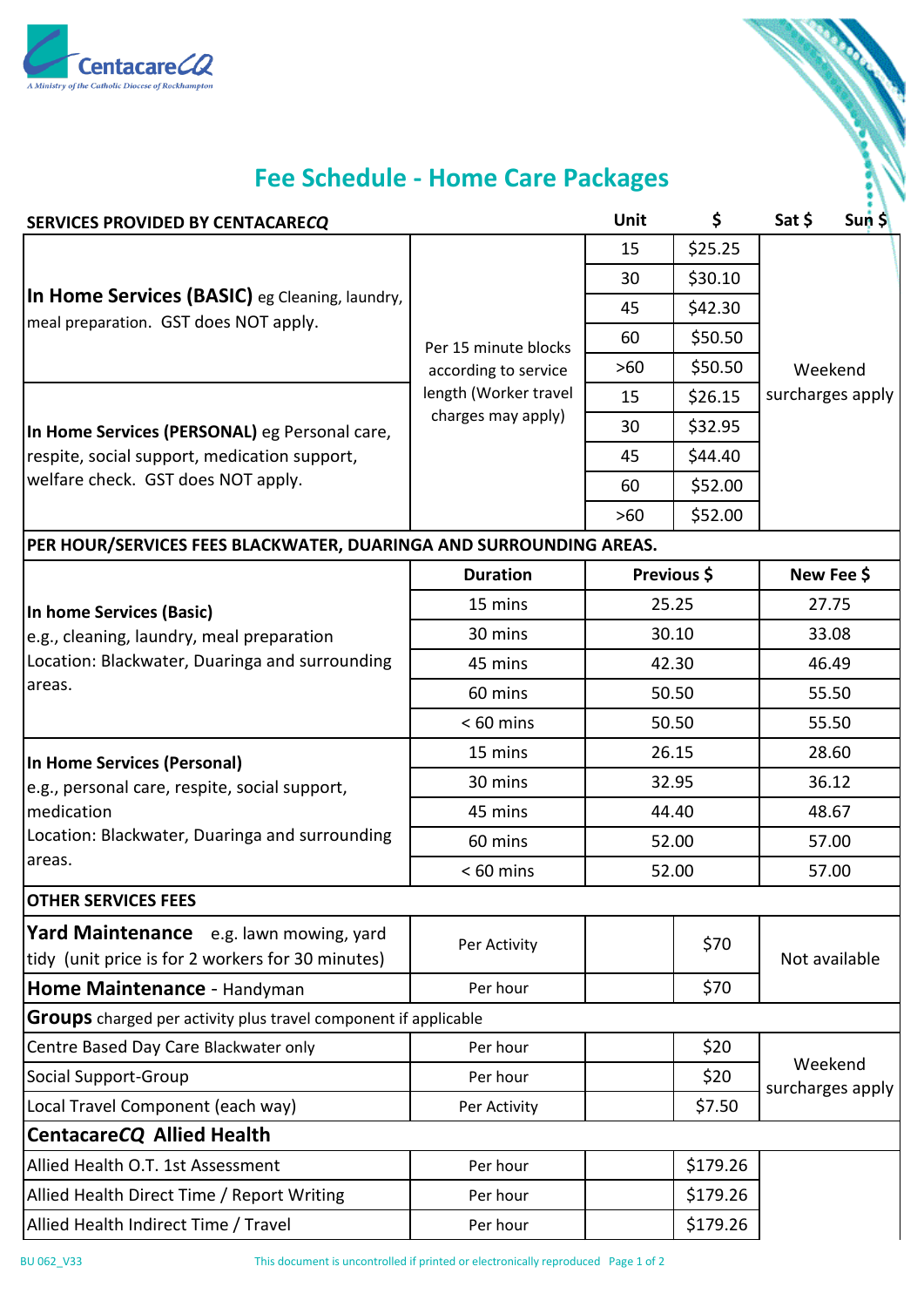

| Exercise Physiology 1st Assessment / Home Visit /<br>Indirect Time / Report Writing | Per hour | \$148.69 |               |
|-------------------------------------------------------------------------------------|----------|----------|---------------|
| <b>Exercise Physiology Groups (Min 3 persons)</b>                                   | Per hour | \$49.56  | Not available |
| Nursing Service including travel time,<br>assessments, indirect report writing etc. | Per hour | \$97.30  |               |
| Nursing consumerables charged at cost                                               |          |          |               |
| <b>Counselling</b>                                                                  |          |          |               |
| Counselling / Social Work                                                           | Per hour | \$152.95 |               |
| <b>Group Counselling / Social Work</b>                                              | Per hour | \$50.98  |               |

S. Sandwick

, G